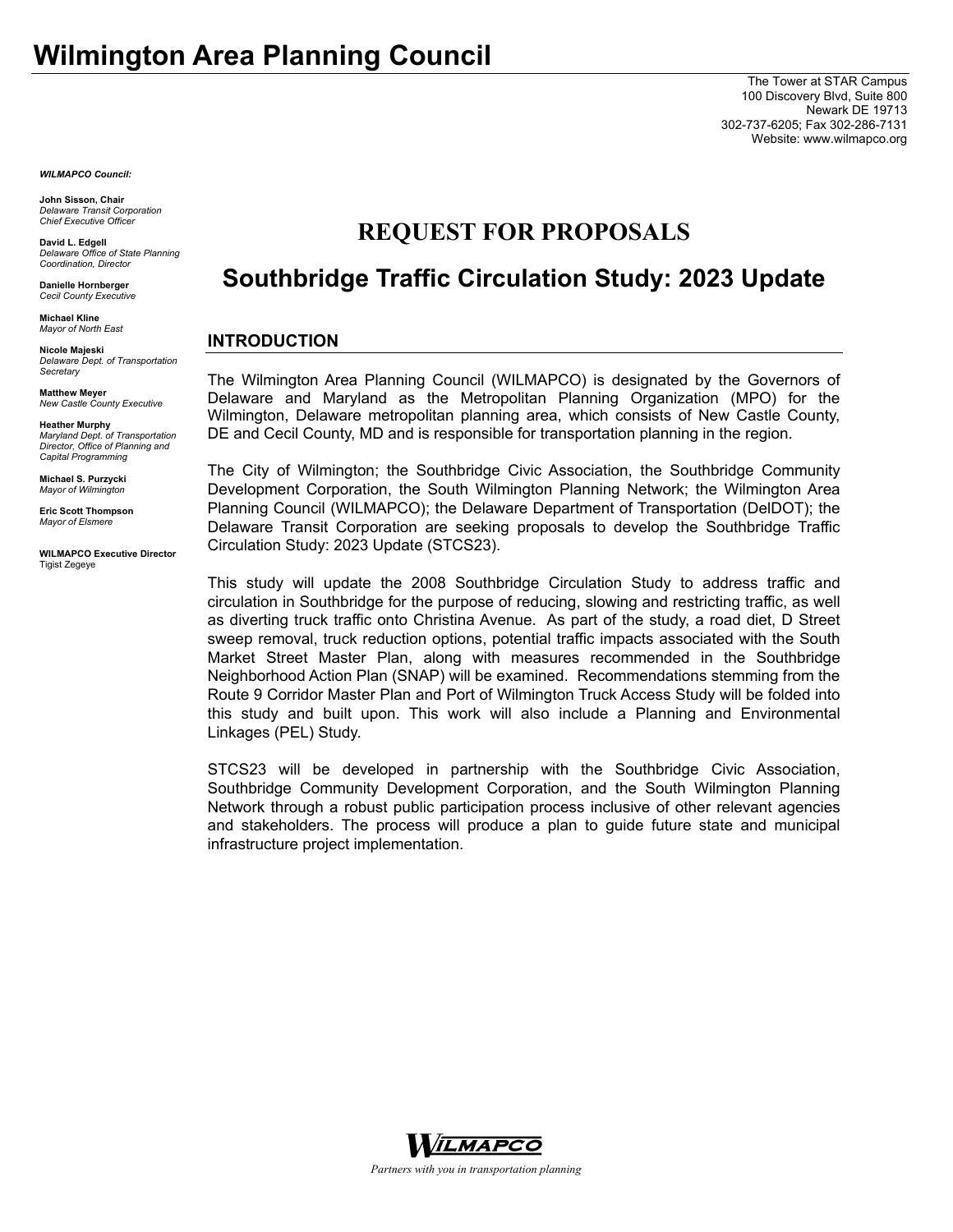## **PROJECT DESCRIPTION**

#### *Project Boundaries*

The study area will generally consist of Census Tract 19.02 in South Wilmington. The Core Study Area, which is the primary area of focus, encompasses the neighborhood of Southbridge and points south to the Wilmington/County line. Attention will be given to the active transportation and land use projects stemming from the Route 9 Master Plan along SR 9 south of the study area as well. See the study area map below.



## *Goals & Objectives*

Development of STCS23 will be a community-driven process that will:

- Build off the foundation for mobility improvements laid in the SNAP, Wilmington's 2028 Comprehensive Plan, South Market Street Master Plan, Route 9 Master Plan, and Port of Wilmington Truck Access Study
- Set a vision for transportation safety and accessibility
- Foster public participation to infuse the plan with community feedback, including feedback from community youth
- Understand existing conditions and assets upon which to build

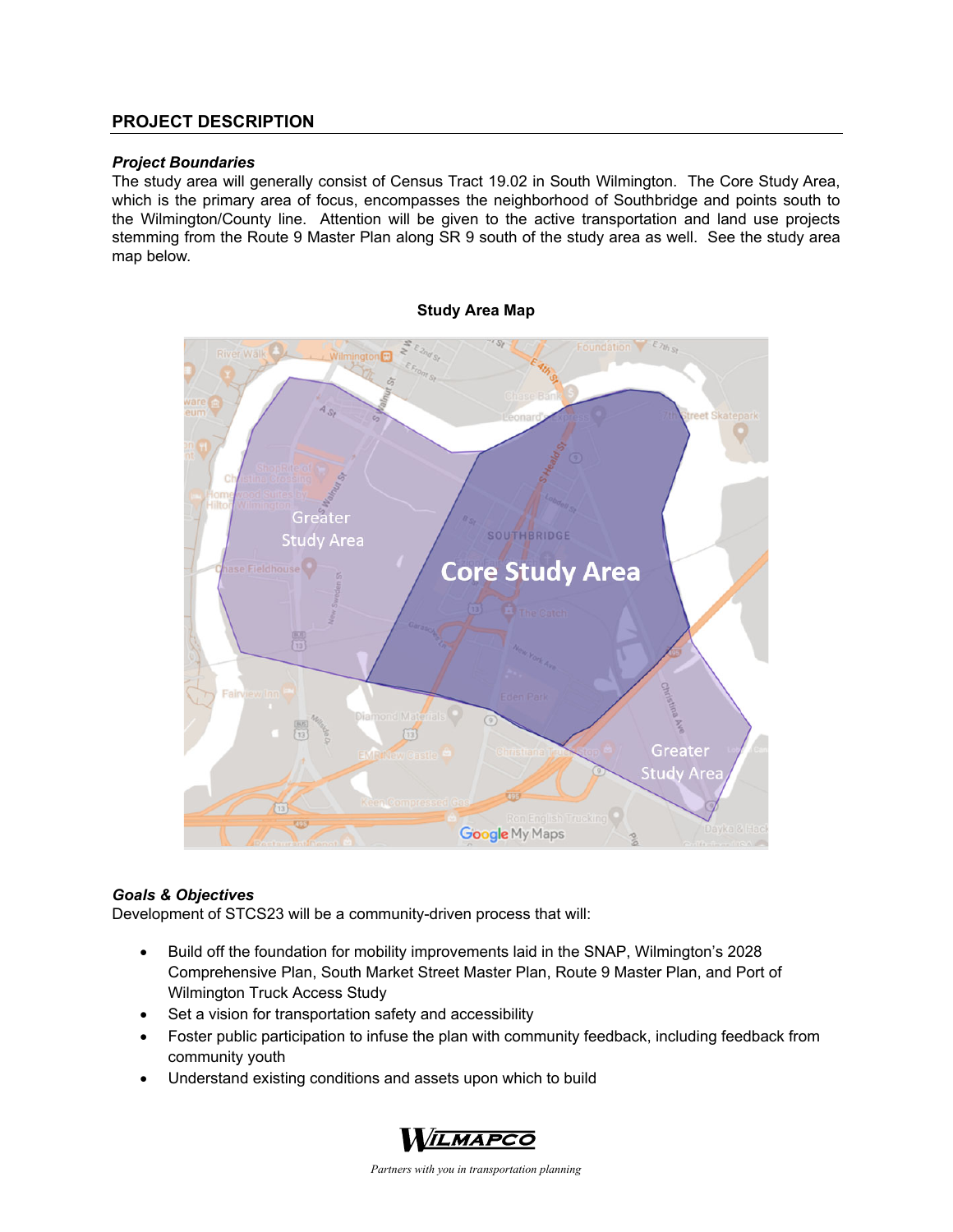- Highlight appropriate best practices for context-sensitive traffic calming solutions, such as road diets and streetscaping, for all travelers
- Highlight appropriate best practices for truck speed reduction, restrictions, and diversions
- Advance a listing of recommended roadway, public transit, walking, and bicycle transportation that conform with historical context, community ideals, and existing community plans
- Identify preferred alternatives after weighing technical analyses and public feedback
- Prioritize recommendations and projects to assist in the implementation of improvements
- Identify next steps for expedited plan implementation by the City of Wilmington, DelDOT, and other relevant parties, including potential partners, resources, and revenue sources

This plan will have four general focus areas. The first will explore the extension of planned road diets on US 13 (Heald Street) and SR 9 (New Castle Avenue) south of Southbridge north into Southbridge along these roads. This concept was proposed as a high-level recommendation in the SNAP which has, so far, received positive community support. More work is needed, however, to understand potential traffic impacts (especially with a future buildout of Riverfront East), as well as to develop preferred community alternative streetscapes. Traffic modeling and animations will be developed to assist with weighing the benefits of the alternatives to all forms of travel and with communicating these impacts with the public.

A second key focus area will examine alternatives to slow, reduce, and reroute truck movement through Southbridge, an everyday burden for residents. While the "Garasches Lane Extended" project studied in the Port of Wilmington Truck Access Study may reduce some truck trips in Southbridge's core, a more comprehensive solution or alternatives are needed. The "Pyles Lane Extension" studied in that same plan was intended to serve as the truck bypass route imagined in the 2006 South Wilmington Neighborhood Plan / 2008 Southbridge Circulation Study, but it did not provide an efficient enough link to Christiana Avenue to achieve truck reductions in Southbridge. STCS23 study will take a fresh look at the problem and propose new policy and infrastructure solutions.

The third focus area for STCS23 is improving walking and bicycle connectivity and comfort. This work will carry forth concepts from the SNAP and build off several completed and ongoing projects, such as the Southbridge Wetland Park Trail, the Southbridge Transportation Alternatives Program Streetscape Project, A Street Pathway, etc. Key projects include improving sidewalks and bike linkages to and on the Heald Street Bridge over the Christina River. This access may need special attention given a proposed warehouse development on the former Diamond Oil Site. Another key access point is Eden Park, to the south of the Southbridge core. The "Garasches Lane Extended" project studied in the Port of Wilmington Truck Access Study may complicate access to this park for Southbridge residents as it is projected to result in an increase of truck trips in the immediate vicinity of that park. An alternative walking and biking access route(s) should be considered.

A fourth focus area is enhancing transit access to jobs and healthy, affordable food. Concepts to increase the frequency and connectivity of bus service to key destinations will be uncovered.

Finally, STCS23 will carry forth all other mobility-related recommendations in the SNAP, providing an update and refinement of each. These recommendations are mostly housed in the "Improved Mobility" section of the SNAP, while others, such as those related to flooding and climate change, are not.

## *Planning Partners*

WILMAPCO will be responsible for administering the Study in collaboration with the Management Committee, which will include:

- City of Wilmington, Planning and Public Works
- Southbridge Civic Association (SBCA)

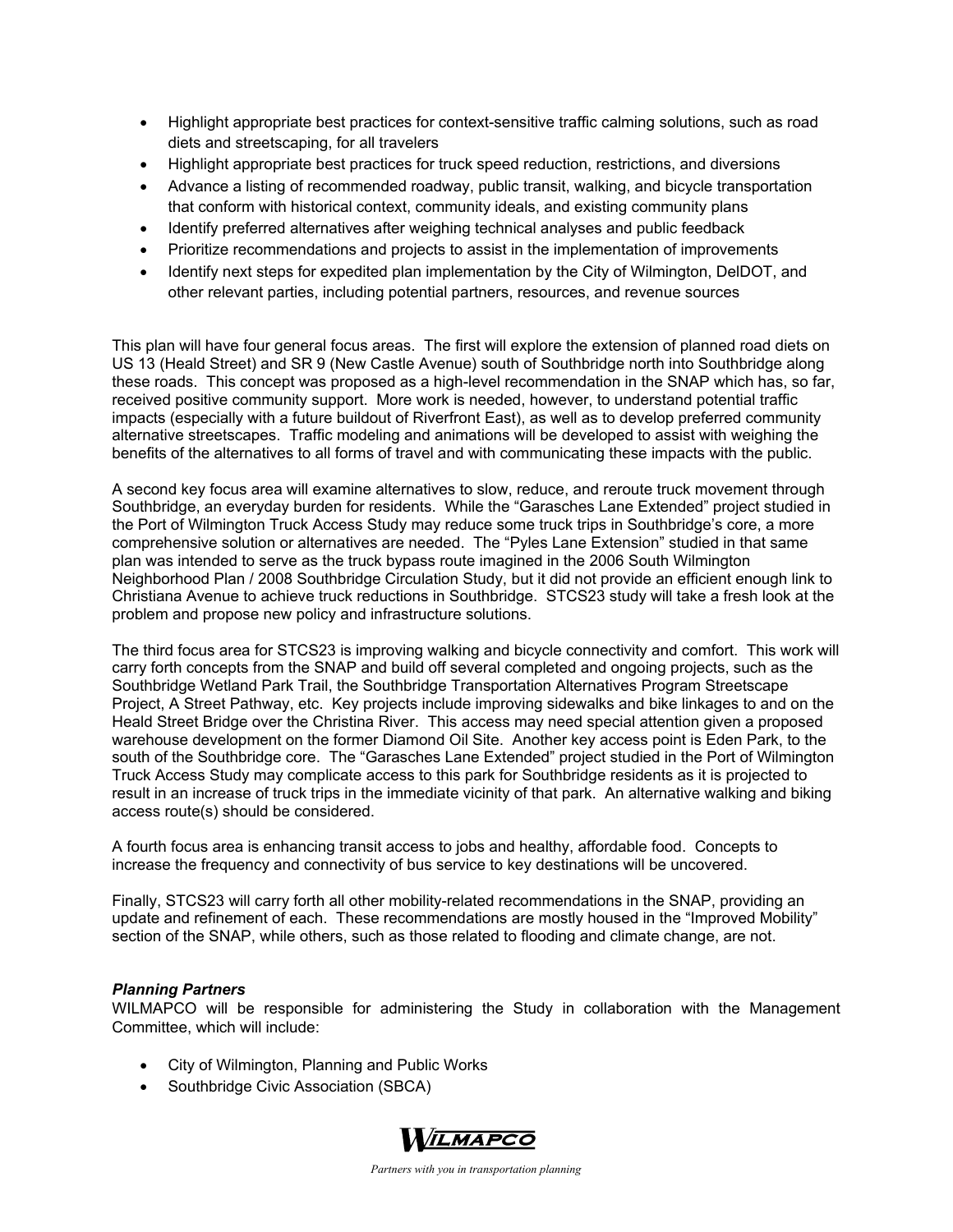- Southbridge Community Development Corporation (SBCDC)
- South Wilmington Planning Network (SWPN)
- Wilmington Area Planning Council (WILMAPCO)
- Delaware Department of Transportation (DelDOT)
- Delaware Transit Corporation (DTC)

The Management Committee will meet only as required. Regular, monthly SWPN meetings will provide the main opportunity for project updates and guidance, while regular SBCA meetings will provide a touchpoint for community feedback. While STCS23 updates will be given at these monthly meetings, the consultant need not attend each one. The consultant will only attend those meetings where the study is to be discussed in depth.

Community participation is key to ensuring a quality plan. Providing monetary compensation worked well in the SNAP to sustain civic leader involvement. We propose the consultant allocate a \$50 stipend for the first two sole representatives of the Southbridge Civic Association that attend SWPN meetings where STCS23 is discussed in depth. These \$50 to \$100 payments per meeting will not go to the individuals themselves but will be allocated to the SBCA following the study's completion.

We further propose that the consultant pursue the temporary hiring and training of a local Southbridge resident, under the age of 25, to support the development of STCS23. This contracted intern will help address the important community need to support workforce development, while also benefiting the planning process. The young person could support community outreach or technical analyses depending on their skill set. Members of the SWPN will put forward potential candidates.

## **TASK 1**  *Identify Issues, Opportunities and Constraints*

This task will be completed in-house by WILMAPCO. The task will finalize the scope of work and assemble existing conditions including:

- Zoning
- Existing and planned land use
- Demographics
- Transportation facilities (including pedestrian pathways)
- Traffic conditions (i.e. congestion, intersection LOS, crashes)
- Environmental features including: parks, wetlands, brownfields, floodplain, sea-level rise
- Community, cultural and social features (assets, parks, etc.)
- Regional connectivity analyses to key destinations by walking, biking, driving, and transit

Many of these data were already collected and featured in the SNAP.

The consultants, along with the planning partners, will review these existing and planned land use, transportation conditions, and demographics for the study area.

Deliverables – Task 1 will include summary information, including maps, graphics, etc., detailing existing conditions and constraints that will be prepared by WILMAPCO in coordination with the SWPN. WILMAPCO will prepare and manage a project webpage.

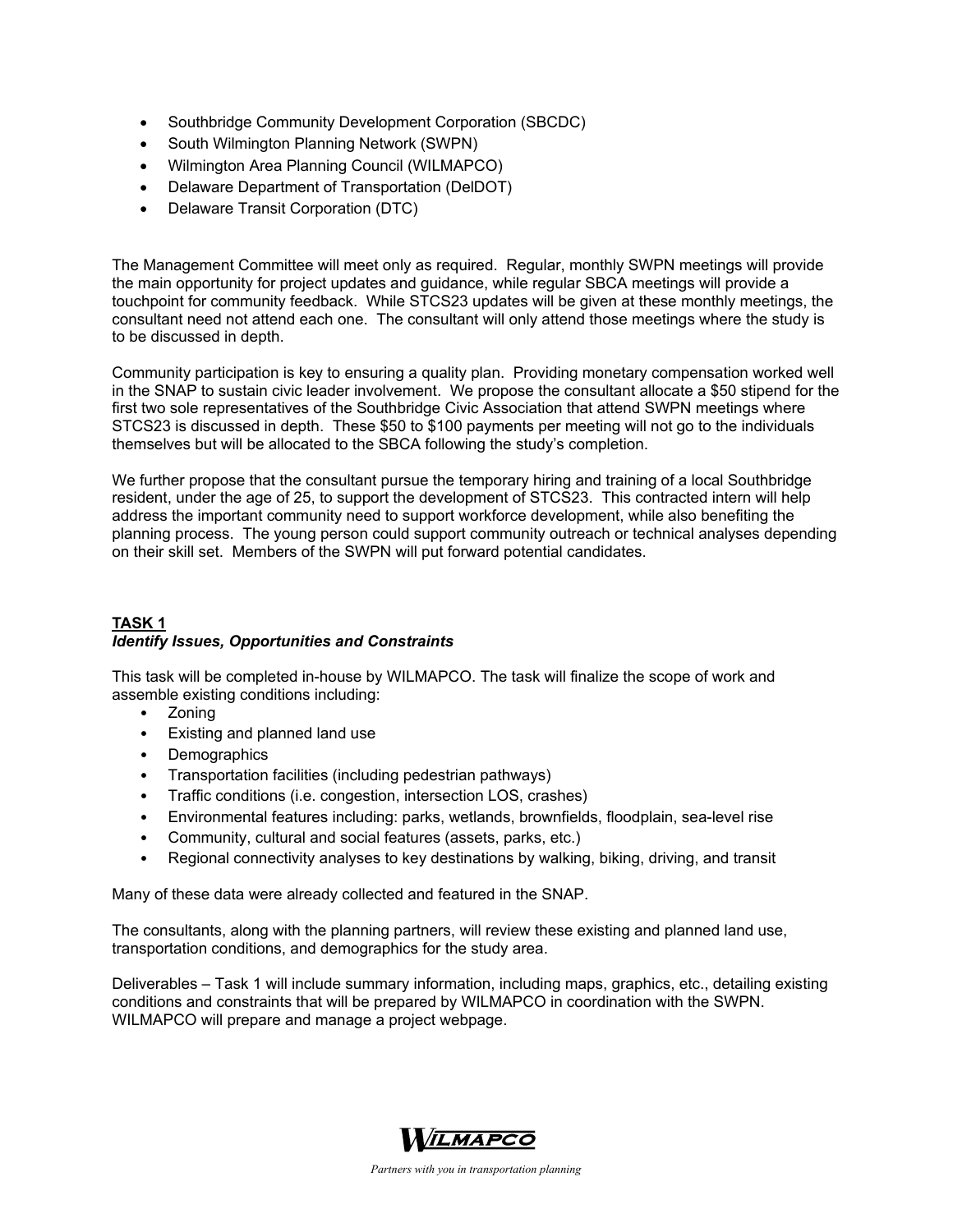## **SCOPE OF WORK FOR CONSULTANT SERVICES**

The STCS23 Management Committee is seeking consultant support for the project as described below.

# **TASK 2**

## **Community Visioning**

- The consultant will develop an outreach strategy, with measurable goals, in consultation with the Management Committee.
- To avoid planning fatigue, STCS23 will largely build from the community visioning completed in the SNAP.
- A project logo will be developed to market the study.
- The consultant will work with the SWPN to prepare a presentation providing an overview of the project and a very brief Community Survey 1 to collect feedback.
- The consultant will make a short introduction PowerPoint presentation video on YouTube featuring this presentation.
- Survey 1 feedback will be gathered at Public Meeting 1, which will be a regular in-person or online SBCA meeting, and via online interactions on the STCS23 webpage following the viewing of the video. Feedback at this meeting could be collected via interactive activities.
- Consider developing and sending a postcard mailing to all Southbridge residents encouraging them to attend Community Meeting 1 and visit the project webpage to learn more/provide feedback.
- A parallel process to engage community youth will also be pursued.
- The consultant will, separately, brief area elected officials on the project and gather their input.

Deliverables – Survey 1, meeting notes from SWPN and Public Meeting 1 (including feedback), PowerPoint presentation video, and elected official/key stakeholder outreach.

## **TASK 3**

## **Define Assumptions and Alternative Projects**

- Recommended improvements will be developed based on stakeholder and public outreach, identified economic, land use, transportation and environmental issues, opportunities and constraints, and existing plans. Concepts will include easily understood alternative crosssections and designs, and connections to other places.
- To determine feasibility, the preferred concepts will be compared to existing conditions, using measures of effectiveness such as level of service, bicycle level of stress, traffic diversion, and others as appropriate for the proposed design(s).
- Assessment will evaluate anticipated land use, demographic, environmental, and transportation impacts of the proposed designs.
- These results will be presented in an easy-to-understand way, both at a public meeting and in an accompanying video presentation. Concepts should include roadway capacity needs; pedestrian and bicycle infrastructure, including connections to area trails; bus transit route changes; bus stop amenities; and green stormwater infrastructure.
- A second elected official briefing will be held to present the results.
- Public Meeting 2 will be held to present and discuss concepts and the analysis. An accompanying YouTube video PowerPoint presentation will be prepared by the consultant team in consultation with the SWPN and placed on the project website by WILMAPCO.
- Community Survey 2, which will help identify preferred alternatives and priorities, will be prepared in consultation with the SWPN, residents (tested in the field) and distributed after the presentation

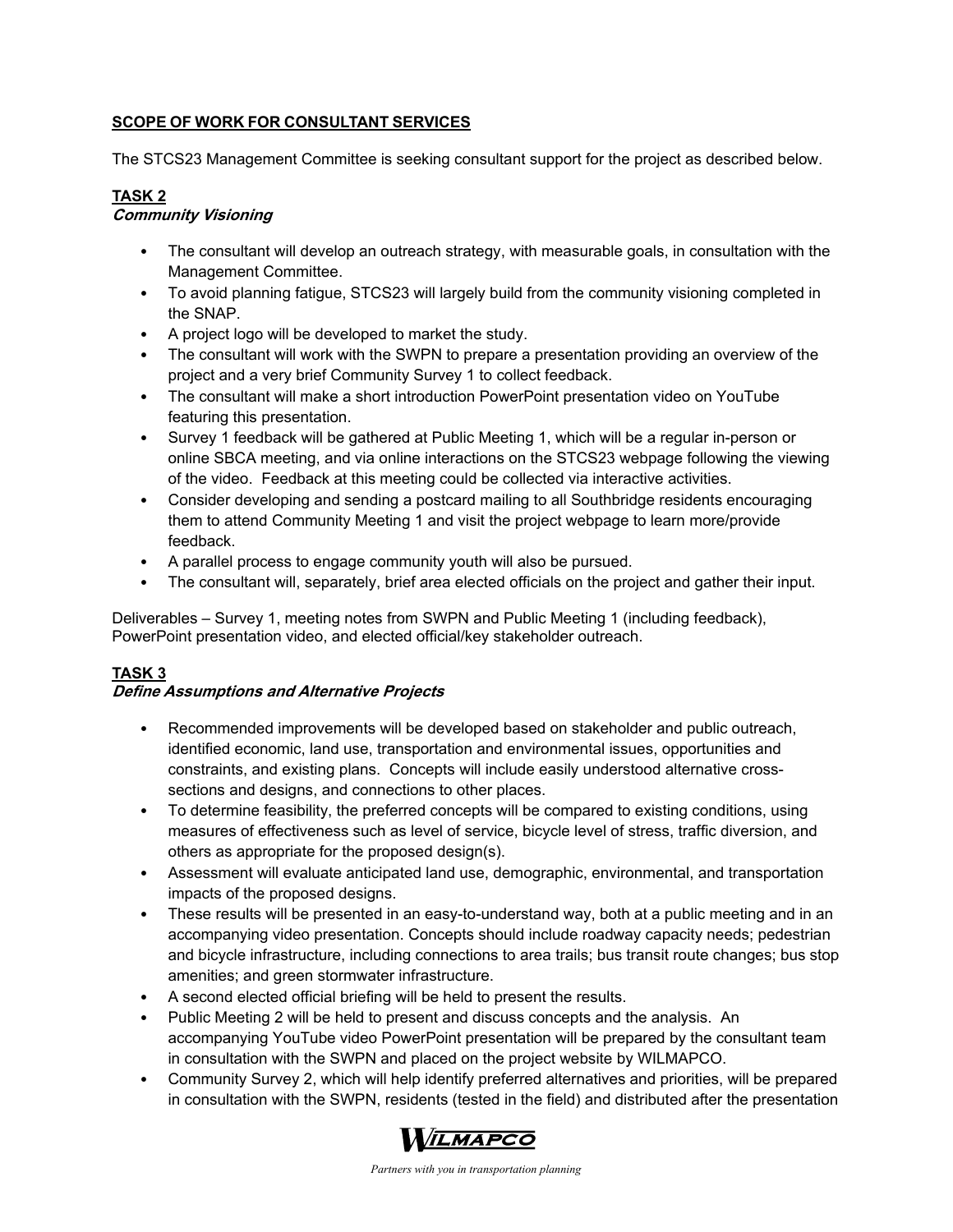at Public Meeting 2. It will be made available in print and online for additional feedback from Southbridge residents. It will be accompanied by a one-to-two-page description of the project/need/status.

- A door-to-door oral-based collection of Community Survey 2 will be needed to achieve a proper sample of residents fully representative of Southbridge. This could be contracted to an area resident skilled in survey data collection, as was done in the Route 9 Paths Plan.
- Consider developing and sending a postcard mailing to all Southbridge residents encouraging them to complete Community Survey 2 ahead of the door-to-door surveying.

Deliverables – Meeting notes from Steering Committee and public meetings (including feedback); analysis of initial transportation concepts; PowerPoint presentation video, Survey 2, analysis of Survey 2 results.

## **TASK 4**

## **Select Preferred Alternatives and Prepare Final Report**

- Based on stakeholder feedback, community outreach and technical analysis, a preferred concept plan will be selected.
- Planning level cost estimates and next steps for implementation will be identified, especially regarding infrastructure needs, costs, and phasing that include compliance with National Environmental Policy Act (NEPA) standards to enable eligibility for future Federal funding and will be documented in a final report.
- The Final Draft Report will be presented at Public Meeting 3, which will again coincide with a SBCA meeting. A recorded YouTube PowerPoint presentation will again be posted to the project webpage. The draft report will be made available for public comment for at least 30 days following Public Meeting 3. Feedback at this meeting could be collected via interactive activities.
- At the end of the public comment period, the consultant will consider any revisions and finalize the STCS23.
- A brief presentation on the final Draft Plan will be provided at SWPN meeting and a SBCA public meeting, Public Meeting 4, for endorsement.

Deliverables – Meeting notes from Steering Committee and public outreach (including feedback); PowerPoint presentation video. Final report, including documentation of PEL Study results.

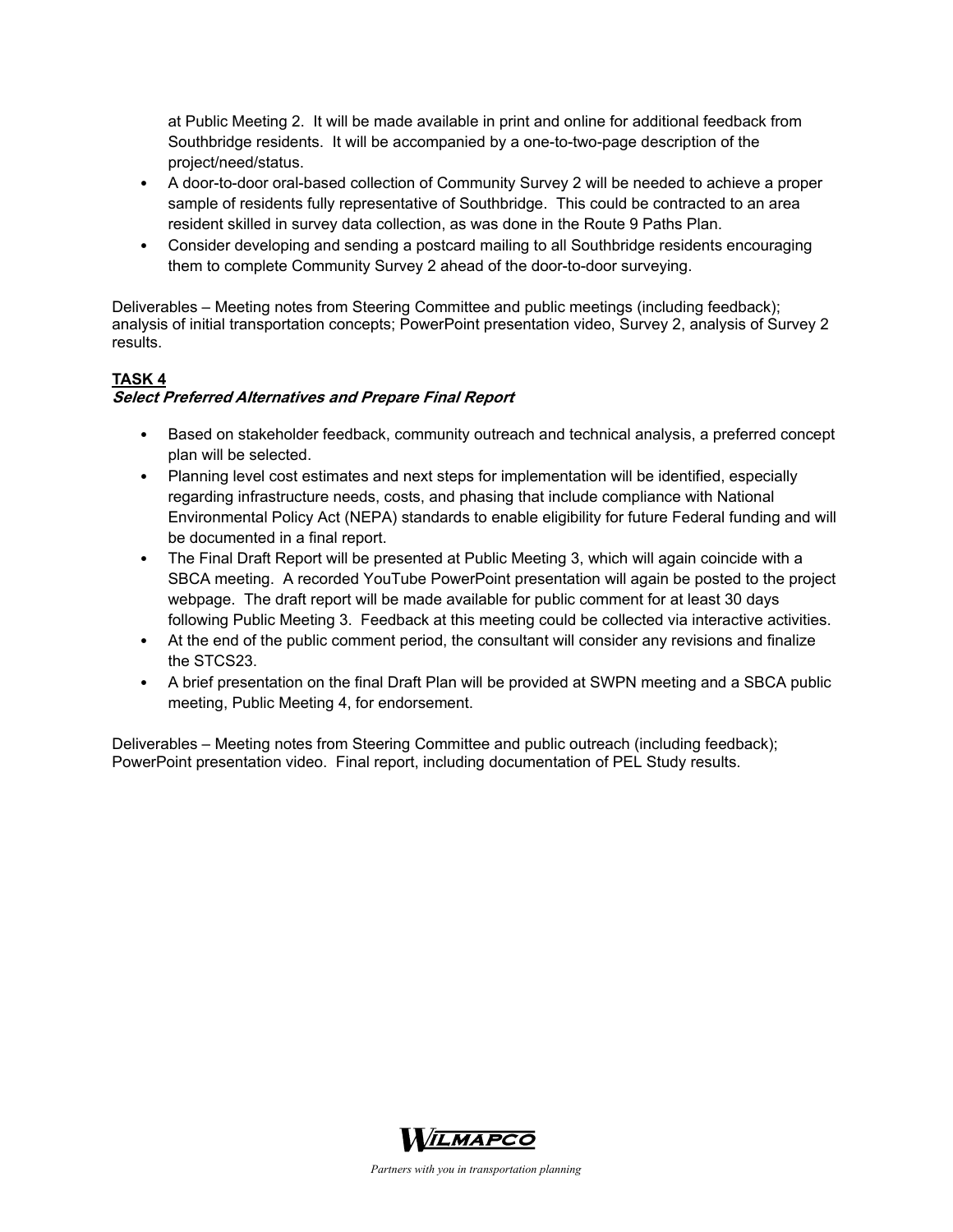## **ANTICIPATED SCHEDULE**

|                                    | 2022 |  |                                                             |  | 2023 |  |  |  |
|------------------------------------|------|--|-------------------------------------------------------------|--|------|--|--|--|
| <b>TASK</b>                        |      |  | May June July Aug Sept Oct Nov Dec Jan Feb Mar Apr May June |  |      |  |  |  |
| Identify Issues, Opportunities &   |      |  |                                                             |  |      |  |  |  |
| <b>Constraints</b>                 |      |  |                                                             |  |      |  |  |  |
| Community Visioning                |      |  |                                                             |  |      |  |  |  |
| Define Assumptions and Alternative |      |  |                                                             |  |      |  |  |  |
| Projects                           |      |  |                                                             |  |      |  |  |  |
| Select Preferred Alternatives and  |      |  |                                                             |  |      |  |  |  |
| <b>Prepare Final Report</b>        |      |  |                                                             |  |      |  |  |  |
| <b>Public Meeting</b>              |      |  |                                                             |  |      |  |  |  |

**FUNDING** 

This project will be funded from WILMAPCO's FY 2023 Unified Planning Work Program (UPWP), available at *www.wilmapco.org/upwp* and/or agencies on the Steering Committee. As part of the RFP, we request an estimate of the costs to perform each of the listed tasks to be included.

#### **DELIVERABLES**

Items that will be produced by the consultant will consist of, but not be limited to:

- Draft reports as needed one high-quality PDF copy and one electronic MS Word document.
- PowerPoint and poster boards for presentations at meetings and public workshop.
- Materials for a project website, including illustrative depictions of the preferred alternative, including real-world simulations of potential alternative.
- Attendance at all meetings listed in this RFP.
- Meeting summaries for all meetings and workshops, including a written record of all public comments.
- Final Report one high quality PDF, one MS Word version and final publication format (such as Adobe InDesign) of final report.
- GIS layers/shapefiles of analysis in ESRI .shp or MapInfo .tab format, of all proposed improvements and all mapping work.

#### **SUBMISSION REQUIREMENTS**

The Consultant shall submit seven (7) bound copies of a Proposal/Statement of Qualifications and one electronic copy for purposes of sharing with the Project Management Committee. Receipt of insufficient copies of the Proposal or not providing the required information in the desired format may result in elimination from the selection process. The submission shall include the following and provide a table of contents indicating where the required information is located in the submission package:

 Identification of the consultant's project manager and a description of this person's experience with similar projects. The project manager may not change during the project without written permission from WILMAPCO.

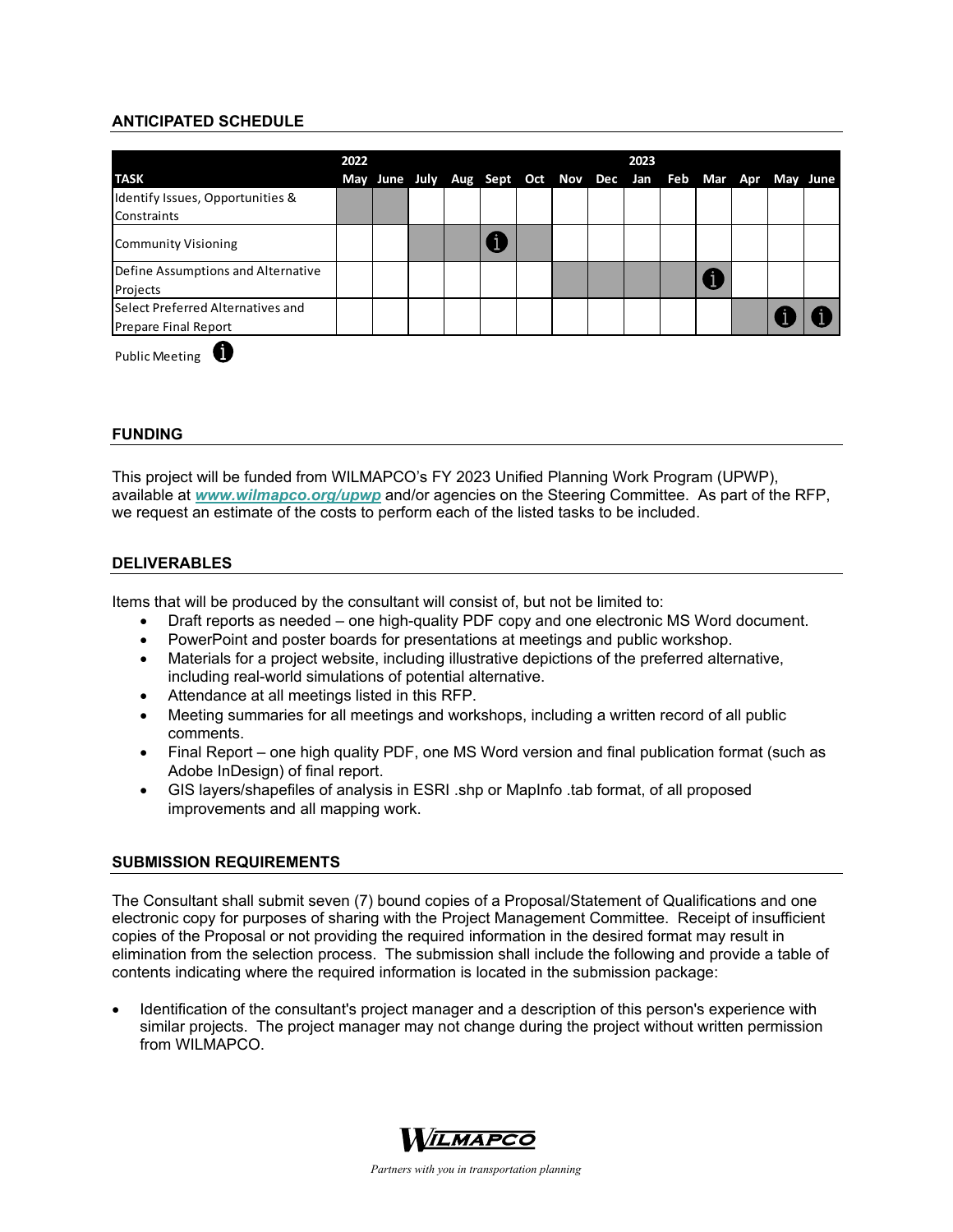- A description of qualifications and experience for each individual and firm participating in the project team, including an organization chart showing the relationship of everyone to the overall project work plan.
- Three current references (more recent than three years) for each individual and/or firm that will have significant and specific responsibility for this project.
- A Technical Proposal that demonstrates an understanding of the project, describes the proposed approach, and lists the proposed reports and products. This is limited to ten (10) pages.
- A proposed level of effort delineating the staff assigned with title, hours, and hourly rate for each task. The full cost of the proposal should also be included.
- A proposed schedule showing the timeline for each task including milestones and significant meetings or reviews.
- This project will include a Planning and Environmental Linkages (PEL) Study; a collaborative and integrated approach to transportation decision-making that: 1) considers environmental, community and economic issues early in the planning process; and 2) uses information, analyses and products developed during planning to inform the National Environmental Policy Act (NEPA) review process. PEL Studies are an FHWA initiative used to help make better-informed project-level decisions and to shorten project delivery time, and they follow provisions set forth in 23 U.S.C. 168(b) (1) (A) and associated regulations under 23 CFR 450.212(d) and 450.313(e).
- A written statement that all terms and conditions contained in this RFP are accepted by the consultant.
- A statement that the consultant will comply with Title VI of the Civil Rights Act of 1964, to the end that no person in the United States shall, on the grounds of race, color, national origin, sex, disability, or age, be excluded from participation in, be denied the benefits of, or otherwise be subjected to discrimination.
- A declaration that the consultant is an Equal Opportunity Employer and does not discriminate in employment because of race, age, color, sex, religion, national origin, mental or physical handicap, political affiliation, or marital status.
- For contracts over \$25,000, WILMAPCO will complete a search of the excluded parties listing system to ensure that the organization is not debarred or suspended from federally assisted contracts.
- The consultant shall accept all applicable Federal Highway Administration (FHWA) and Federal Transit Administration (FTA) requirements surrounding Lower Tier Covered Transactions. These requirements can be found within the WILMAPCO Title VI/Nondiscrimination Assurance Statement, available electronically at: *www.wilmapco.org/titlevi*.
- Identification of the contact person during the selection phase, including the name, address, telephone numbers and email address. This contact must be available during normal business hours.

WILMAPCO will also consider:

- Creativity in identifying planning approaches and solutions to land use and transportation problems and in presenting plans to policy makers and the public.
- The extent to which Disadvantaged Business Enterprises (DBE) are used (any firm wishing to be recognized as DBE must provide documentation such as official DBE certification.)